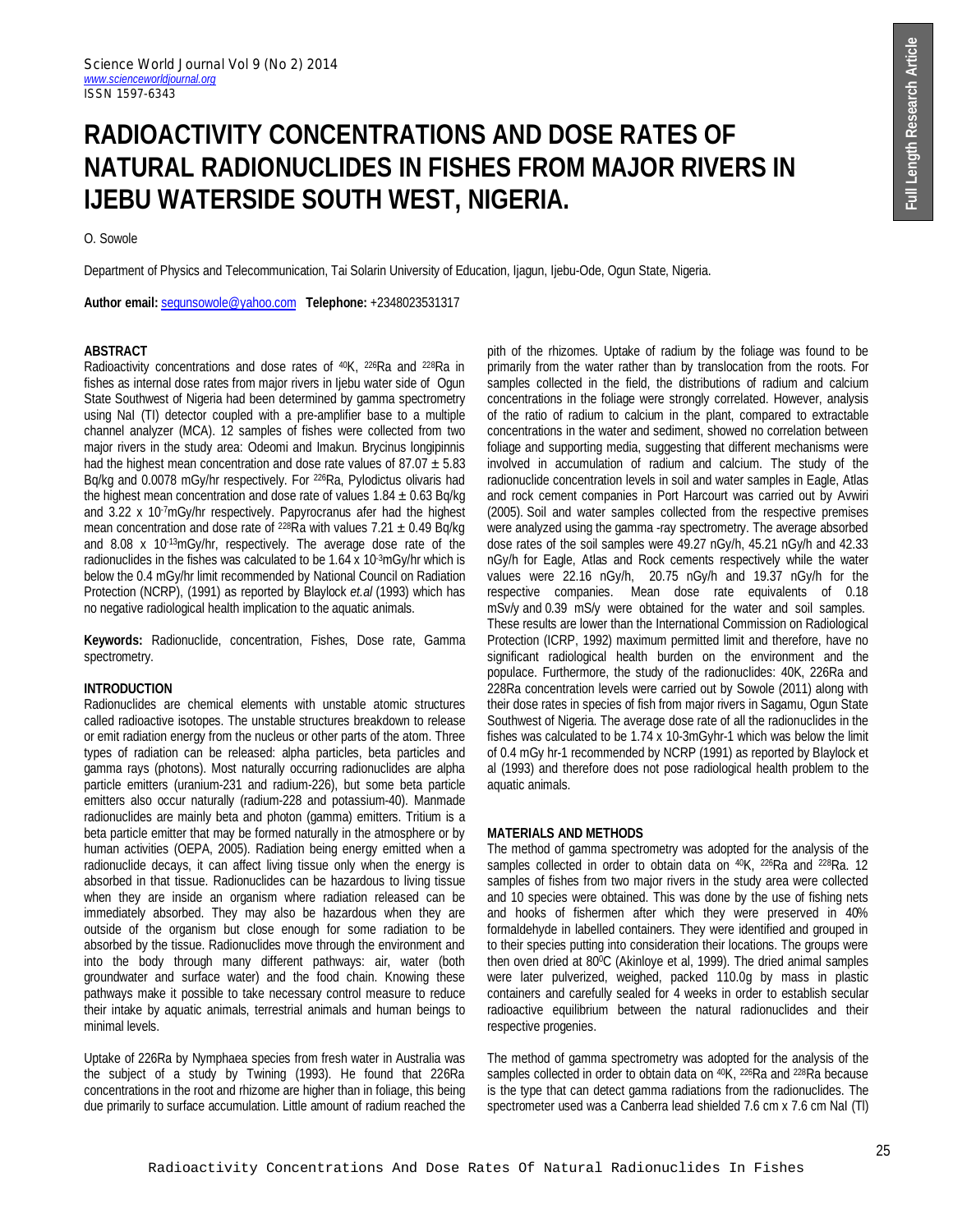detector coupled to a multichannel analyzer (MCA) through a preamplifier base. The spectrometer was calibrated using a standard fish sample Ref. No IAEA-MA-B-3/RN (AQCS, 1998) of known concentrations and of the same geometry as the samples.

The resolution of the detector is about 10% at 0.662 MeV of 137Cs. According to Jibiri and Farai (1998) the value is good enough for NaI detector to distinguish the gamma ray energies of most radionuclides in samples. For the analysis of 40K, 226Ra and 228Ra, the photo peak regions of 40K (1.46 MeV), 214Bi (1.76 MeV) and 208TI (2.615 MeV) were respectively used.

The cylindrical plastic containers holding the samples were put to sit on the high geometry 7.6 cm x 7.6 cm NaI (TI) detector. High level shielding against the environmental background radiation was achieved by counting in a Canberra 10 cm thick lead castle. The counting of each sample was done for 10hrs because of suspected low activities of the radionuclides in the samples. The areas under the photo-peaks of 40K, 226Ra and 228Ra were computed using the Multichannel Analyzer system.

**Table 1:** Name of rivers, number of samples and species collected

| <b>RIVER NAME</b> | <b>NUMBER OF SAMPLES</b> | <b>NAME OF SPECIE</b>       |  |
|-------------------|--------------------------|-----------------------------|--|
|                   |                          |                             |  |
|                   |                          | Hepsetus odoe               |  |
| <b>ODEOMI</b>     | 6                        | Papyrocranus afer           |  |
|                   |                          | Sarotherodon melanotheron   |  |
|                   |                          | Sarotherodon galilaeus      |  |
|                   |                          | Tilapia mariae              |  |
|                   |                          | Alectis ciliaris            |  |
| <b>IMAKUN</b>     | 6                        | Sarotherodon galilaeus      |  |
|                   |                          | Tilapia mariae              |  |
|                   |                          | Miraclestes acutidens       |  |
|                   |                          | <b>Brycinus longipinnis</b> |  |
|                   |                          | Barbus callipterus          |  |
|                   |                          | Pylodictus olivaris         |  |

## **THEORETICAL CONSIDERATION AND CALCULATIONS**

The concentrations of the radionuclides were calculated based on the measured efficiency of the detector and the net count rate under each photopeak over a period of 10 hours using equation 1.0

$$
C = \frac{N(E_{\rm D})}{\mathcal{L}(E_{\rm D})I M t_{\rm c}} \tag{1}
$$

Where:

 $N(E_y)$  = Net peak area of the radionuclide of interest

 $ε(E<sub>v</sub>)$  = Efficiency of the detector for the γ- energy of interest

I<sup>γ</sup> = Intensity per decay for the γ- energy of interest

M = Mass of the sample

 $t_c$  = Total counting time in seconds (36000s)

The dose rates of the radionuclides in the aquatic species were calculated using the equation of Blaylock *et al* (1993):

 $D = 5.76$  X 10<sup>-4</sup> E n  $\Phi C$  (2)

Where:

E is the average emitted energy for gamma radiations (MeV) n is the proportion of transitions producing an emission of energy E Φ is the fraction of the emitted energy absorbed C is the concentration of the radionuclide of consideration D is the dose rate of the radionuclide of consideration

## **RESULTS AND DISCUSSION**

Radioactivity concentrations of radionuclides in the fishes from the study area are shown in table 2. Ranges, mean values of radioactivity concentration of 40K and dose rates in aquatic species are shown in table 3; Brycinus longipinnis had the highest mean concentration and dose rate values of 87.07  $\pm$  5.83 Bq/kg and 0.0078 mGy/hr respectively. For <sup>226</sup>Ra, Pylodictus olivaris had the highest mean concentration and dose rate of values 1.84  $\pm$  0.63 Bq/kg and 3.22 x 10<sup>-7</sup>mGy/hr respectively as shown in table 4. Concerning 228Ra as shown in table 5, papyrocranus afer had the highest mean concentration and dose rate values of  $7.21 \pm 0.49$  Bg/kg and 8.08 x 10<sup>-13</sup>mGy/hr respectively. The average dose rates of <sup>40</sup>K, <sup>226</sup>Ra and  $228$ Ra in all the fishes were calculated to be 4.91 x 10 $\cdot$ 3mGy/hr, 1.74 x 10 $\cdot$ 7mGy/hr and 2.14 x 10<sup>-13</sup>mGy/hr respectively.

Radioactivity Concentrations And Dose Rates Of Natural Radionuclides In Fishes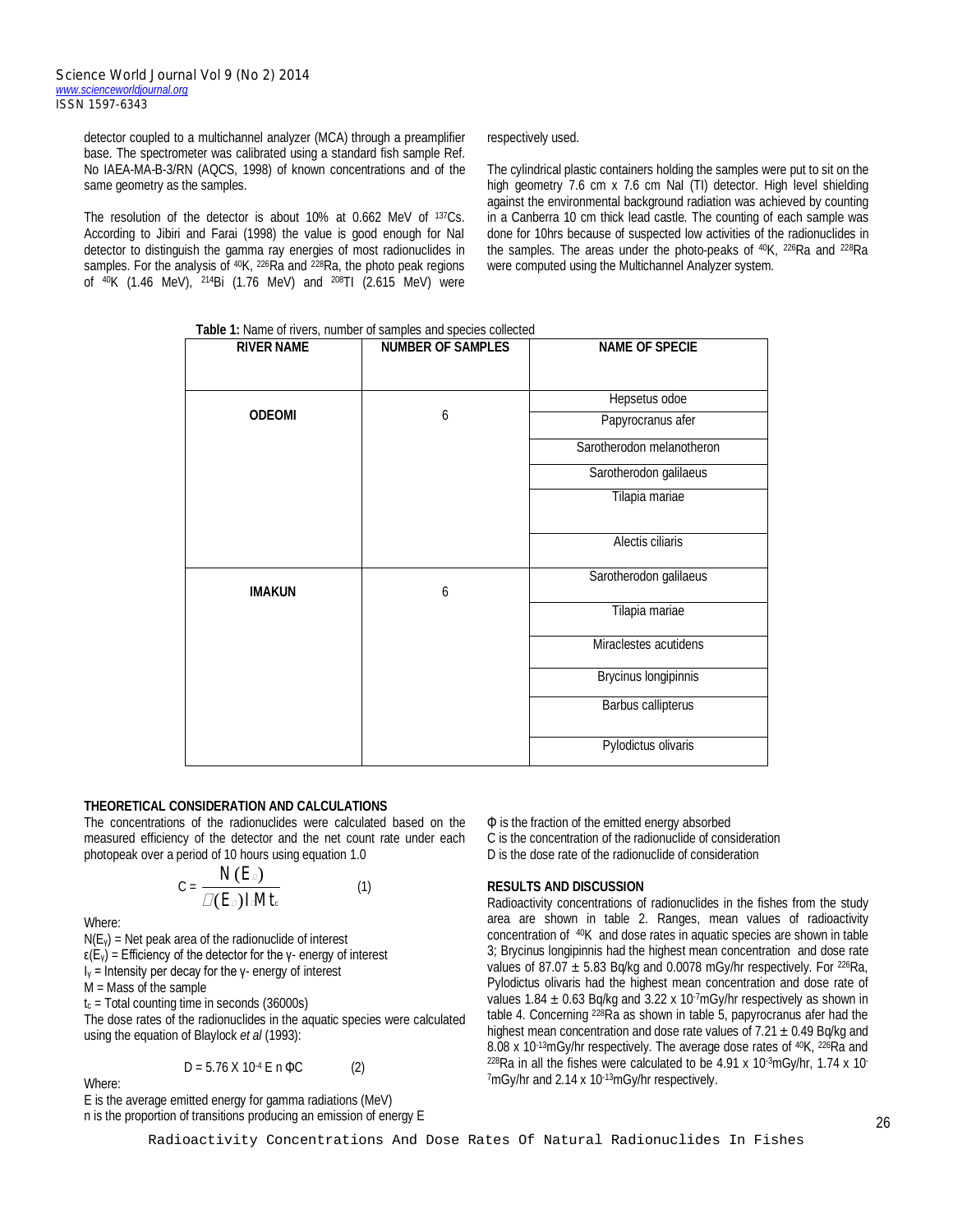| Table 2: Radioactivity concentrations of radionuclides in fishes |  |  |  |
|------------------------------------------------------------------|--|--|--|
|------------------------------------------------------------------|--|--|--|

| <b>RIVER</b><br><b>NAME</b> | <b>SAMPLE</b>    | <b>SPECIE</b>                | <b>RADIOACTIVITY CONCENTRATION</b><br>OF RADIONUCLIDES IN FISHES (Bq/kg) |                 |                 |
|-----------------------------|------------------|------------------------------|--------------------------------------------------------------------------|-----------------|-----------------|
|                             |                  |                              | 40K                                                                      | $226$ Ra        | 228Ra           |
|                             | $X_1$            | Hepsetus odoe                | $42.65 \pm 5.12$                                                         | <b>BDL</b>      | <b>BDL</b>      |
| <b>ODEOMI</b>               | X <sub>2</sub>   | Papyrocranus afer            | $56.23 \pm 5.32$                                                         | $1.36 \pm 0.03$ | $7.21 \pm 0.49$ |
|                             | $X_3$            | Sarotherodon<br>melanotheron | $67.82 \pm 5.89$                                                         | $1.09 \pm 0.37$ | <b>BDL</b>      |
|                             | $X_4$            | Sarotherodon galilaeus       | $79.47 \pm 6.20$                                                         | $2.10 \pm 0.56$ | $2.98 \pm 0.42$ |
|                             | X <sub>5</sub>   | Tilapia mariae               | $28.31 \pm 3.78$                                                         | $1.82 \pm 0.55$ | <b>BDL</b>      |
|                             | $X_6$            | Alectis ciliaris             | $56.83 \pm 5.74$                                                         | <b>BDL</b>      | $2.45 \pm 0.17$ |
|                             | $Y_1$            | Sarotherodon galilaeus       | $34.84 \pm 4.98$                                                         | <b>BDL</b>      | $2.40 \pm 0.10$ |
| <b>IMAKUN</b>               | $\overline{Y_2}$ | Tilapia mariae               | $24.47 \pm 2.52$                                                         | <b>BDL</b>      | $2.49 \pm 0.23$ |
|                             | $Y_3$            | Miraclestes acutidens        | $56.67 \pm 5.47$                                                         | $1.07 \pm 0.38$ | <b>BDL</b>      |
|                             | $Y_4$            | Brycinus longipinnis         | $87.07 \pm 5.83$                                                         | $1.28 \pm 0.45$ | <b>BDL</b>      |
|                             | $Y_5$            | Barbus callipterus           | $21.82 \pm 1.98$                                                         | $1.34 \pm 0.54$ | $1.12 \pm 0.41$ |
|                             | $Y_6$            | Pylodictus olivaris          | $72.96 \pm 4.76$                                                         | $1.84 \pm 0.63$ | $4.37 \pm 0.43$ |

**NOTE:** BDL means below detectable limit

Table 3: Ranges, mean values of radioactivity concentration of <sup>40</sup>K and dose rates in fishes

| <b>SPECIE</b>               | RANGE (Bq/kg)            | <b>MEAN (Bq/kg)</b> | <b>DOSE RATE</b><br>(mGy/hr) |
|-----------------------------|--------------------------|---------------------|------------------------------|
| Hepsetus odoe               |                          | $42.62 \pm 5.12$    | 0.0038                       |
| Papyrocranus afer           | $\overline{\phantom{a}}$ | $56.23 \pm 5.32$    | 0.0051                       |
| Sarotherodon melanotheron   |                          | $67.82 \pm 5.89$    | 0.0061                       |
| Sarotherodon galilaeus      | $34.84 - 79.47$          | $57.16 \pm 5.59$    | 0.0051                       |
| Tilapia mariae              | $24.47 - 28.31$          | $26.39 \pm 3.15$    | 0.0024                       |
| Alectis ciliaris            |                          | $56.83 \pm 5.74$    | 0.0051                       |
| Miraclestes acutidens       |                          | $56.67 \pm 5.47$    | 0.0051                       |
| <b>Brycinus longipinnis</b> |                          | $87.07 \pm 5.83$    | 0.0078                       |
| Barbus callipterus          | $28.31 - 45.91$          | $21.82 \pm 1.98$    | 0.0020                       |
| Pylodictus olivaris         |                          | $72.96 \pm 4.76$    | 0.0066                       |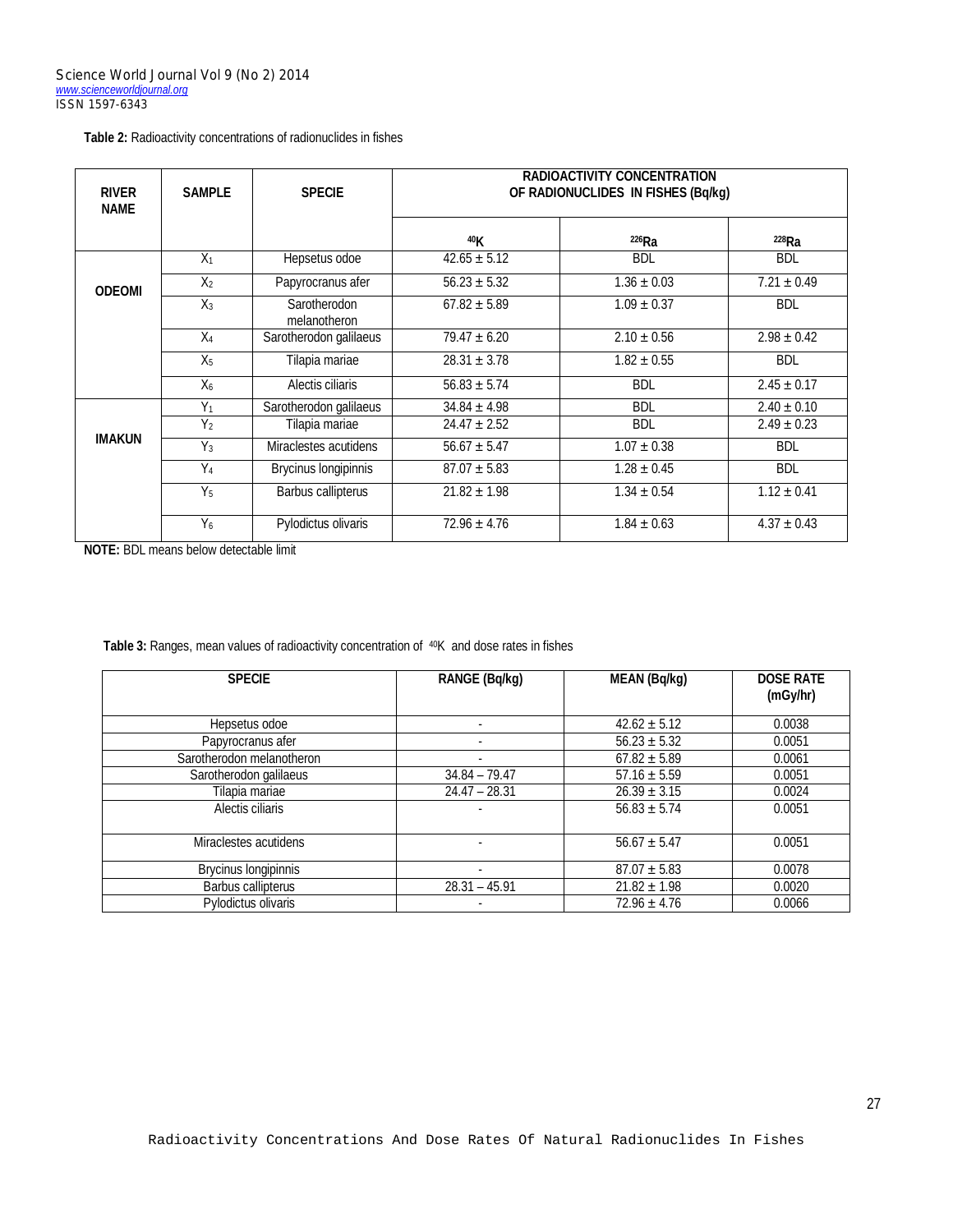Table 4: Ranges, mean values of radioactivity concentration of <sup>226</sup>Ra and dose rates in fishes

| <b>SPECIE</b>               | <b>RANGE (Bq/kg)</b> | <b>MEAN (Bq/kg)</b>        | <b>DOSE RATE</b><br>(mGy/hr) |
|-----------------------------|----------------------|----------------------------|------------------------------|
| Hepsetus odoe               |                      |                            |                              |
| Papyrocranus afer           |                      | $1.36 \pm 0.03$            | $2.38 \times 10^{-7}$        |
| Sarotherodon melanotheron   |                      | $1.09 \pm 0.37$            | $1.91 \times 10^{-7}$        |
| Sarotherodon galilaeus      | $BDL - 2.10$         | $1.05 \pm 0.28$            | $1.84 \times 10^{-7}$        |
| Tilapia mariae              | $BDL - 1.82$         | $0.91 \pm 0.28$            | $1.59 \times 10^{-7}$        |
| Alectis ciliaris            |                      |                            |                              |
| Miraclestes acutidens       |                      | $\overline{1.07} \pm 0.38$ | $1.87 \times 10^{-7}$        |
| <b>Brycinus longipinnis</b> |                      | $1.28 \pm 0.45$            | $2.24 \times 10^{-7}$        |
| Barbus callipterus          |                      | $1.34 \pm 0.56$            | $2.35 \times 10^{-7}$        |
| Pylodictus olivaris         |                      | $1.84 \pm 0.63$            | $3.22 \times 10^{-7}$        |

Table 5: Ranges, mean values of radioactivity concentration of <sup>228</sup>Ra and dose rates in fishes

| <b>SPECIE</b>             | <b>RANGE (Bq/kg)</b> | <b>MEAN (Bq/kg)</b> | <b>DOSE RATE</b><br>(mGy/hr) |
|---------------------------|----------------------|---------------------|------------------------------|
| Hepsetus odoe             |                      | ٠                   |                              |
| Papyrocranus afer         |                      | $7.21 \pm 0.49$     | 8.08 x 10-13                 |
| Sarotherodon melanotheron |                      |                     |                              |
| Sarotherodon galilaeus    | $2.40 - 2.98$        | $2.69 \pm 0.26$     | $3.02 \times 10^{-13}$       |
| Tilapia mariae            | $BDL - 2.49$         | $1.25 \pm 0.12$     | $1.40 \times 10^{-13}$       |
| Alectis ciliaris          |                      | $2.45 \pm 0.17$     | $2.75 \times 10^{-13}$       |
| Miraclestes acutidens     |                      |                     |                              |
| Brycinus longipinnis      |                      | ۰                   | $\overline{a}$               |
| Barbus callipterus        |                      | $1.12 \pm 0.41$     | $1.26 \times 10^{-13}$       |
| Pylodictus olivaris       |                      | $4.37 \pm 0.43$     | 4.90 x 10-13                 |

Average dose rate of all the radionuclides in the fishes was calculated to be 1.64 x 10-3mGy/hr. The values are all below the limit of 0.4 mGy/hr recommended by NCRP (1991) as reported by Blaylock *et al* (1993).

## **CONCLUSION**

.

The study of the radionuclides concentration levels had been carried out along with their dose rates in the aquatic animals. The average dose rate of all the radionuclides in the fishes was calculated to be 1.64 x 10- 3mGy/hr which is below the limit of 0.4 mGy/hr recommended by NCRP (1991) as reported by Blaylock *et al* (1993) and therefore do not pose radiological health problem to the aquatic animals.

#### **ACKNOWLEDGEMENT**

The author appreciates the assistance of the Department of Pure and Applied Physics, Radiation and Health Physics Laboratory staff, Ladoke Akintola University of Technology, Ogbomoso, Southwest of Nigeria,<br>where the analyses of the samples were done. of the